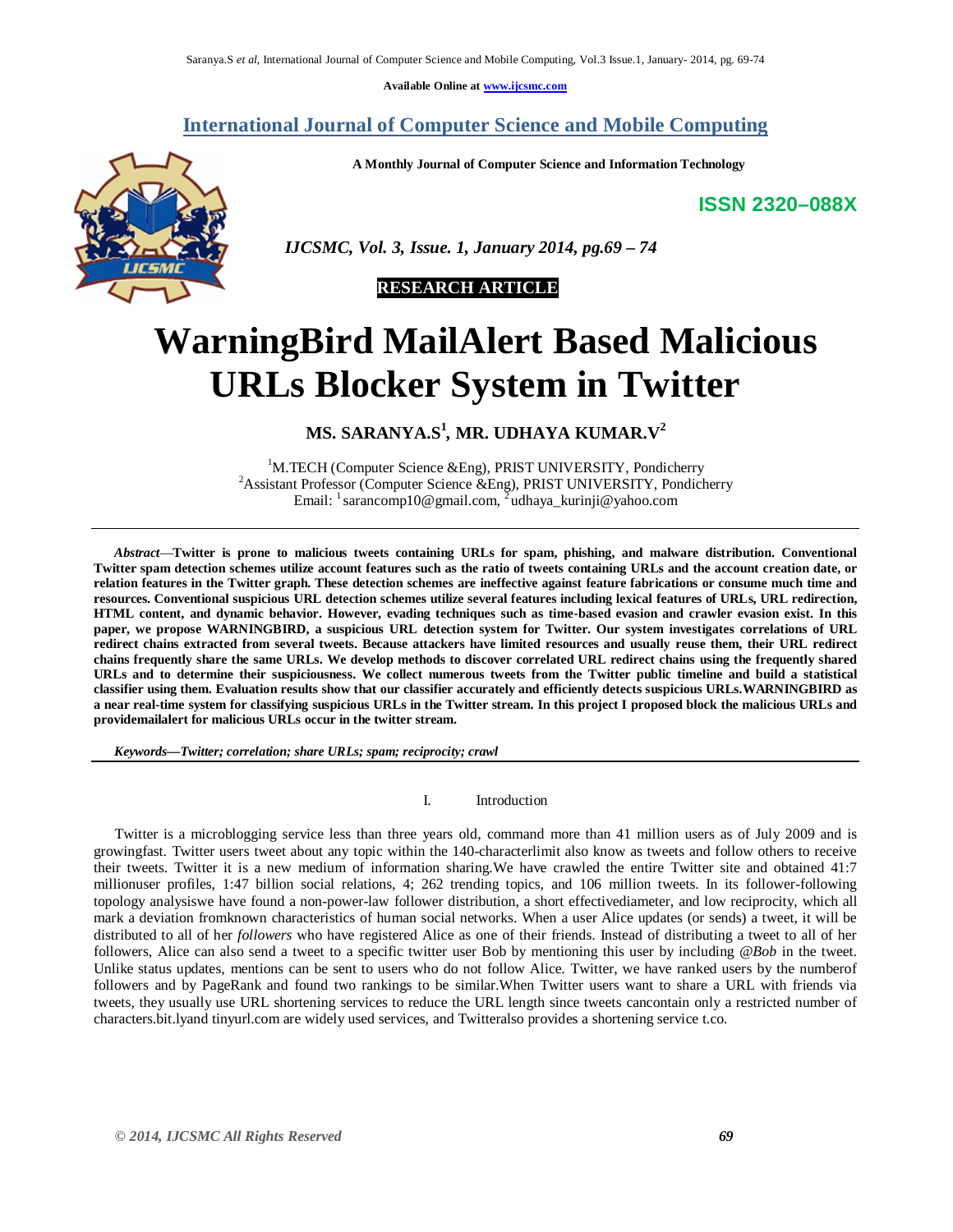Social networking sites have become one of the main ways for users to keep track and communicate with their friends online. Sites such as Facebook,MySpace, and Twitter are consistently among the top 20most-viewed web sites of the Internet.

All current Online Social Networks(OSNs) adopt the client-server architecture.The OSN service provider acts as the controlling entity. Itstores and manages all the content in the system.OSN is using online spam filtering is deployed at the OSN service provider sideOnce deployed, it inspects every message beforerendering the message to the intended recipients and makesimmediate decision on whether or not the message underinspection should be dropped.If it is illegal message mean immediately dropped the message otherwise it is forward to the corresponding receiver.

OSN users form a huge social graph, where each noderepresents an individual user. In Facebook-like OSNs, a sociallink would connect two nodes if the two correspondingusers have mutually agreed to establish a social connection.Two users without a social link between them cannot directlyinteract with each other. Twitter-like OSNs imposelooser restrictions, where a user can "follow" anyone to establish directed social link, so that he can receive allthe updates.Recent studies suggest that the majorityof spamming accounts in OSNs are compromised account. The below fig1 Cumulative distribution of the social degree ofspamming and legitimate accounts, respectively.

The popularity of Twitter, malicious users often try to find a way to attack it. The most common forms of Web attacks, including spam, phishing, and malware distribution attacks, have also appeared on Twitter. Because tweets are short in length, attackers use shortened malicious URLs that redirect Twitter users to external attack servers.



Fig. 1 Cumulative distribution of the social degree of spamming and legitimate accounts, respectively.

To cope with malicious tweets, several Twitter spam detection schemes have been proposed. These schemes can be classified into account feature-based relation feature based and message feature based schemes. Account feature-based schemes use the distinguishing features of spam accounts such as the ratio of tweets containing URLs, the account creation date, and the number of followers and friends. However, malicious users can easily fabricate these account features.The relation feature-based schemes rely on morerobust features that malicious users cannot easily fabricatesuch as the distance and connectivity apparent inthe Twitter graph. Extracting these relation features froma Twitter graph, however, requires a significant amount of time and resources as a Twitter graph is tremendousin size. The message feature-based scheme focused onthe lexical features of messages. However, spammers caneasily change the shape of their messages.

A number of suspicious URL detection schemes have also been introduced. They use staticor dynamic crawlers, and they may be executed invirtual machine honeypots, such as Capture-HPC,HoneyMonke, and Wepawet, to investigatenewly observed URLs. These schemes classify URLsaccording to several features including lexical featuresof URLs, DNS information, URL redirections, and theHTML content of the landing pages. Nevertheless, maliciousservers can bypass an investigation by selectivelyproviding benign pages to crawlers. For instance, becausestatic crawlers usually cannot handle JavaScript.or Flash, malicious servers can use them to deliver malicious content only to normal browsers. Malicious servers can also employ temporalbehaviors—providing different content at different times to evadean investigation.

# II. Proposed Algorithm

Here we present the proposed OFFLINE SUPERVISED LEARNING ALGORITHM **(OSLA)** supervised algorithms require categorized examples. After presenting these examples to the algorithm, adaptations are made to the configuration such that the different categories are recognized correctly in the future. With non-supervised learning, there is no explicit set of good and bad examples. In our project, we use an offline supervised learning algorithm, the feature vectors for training are relatively older than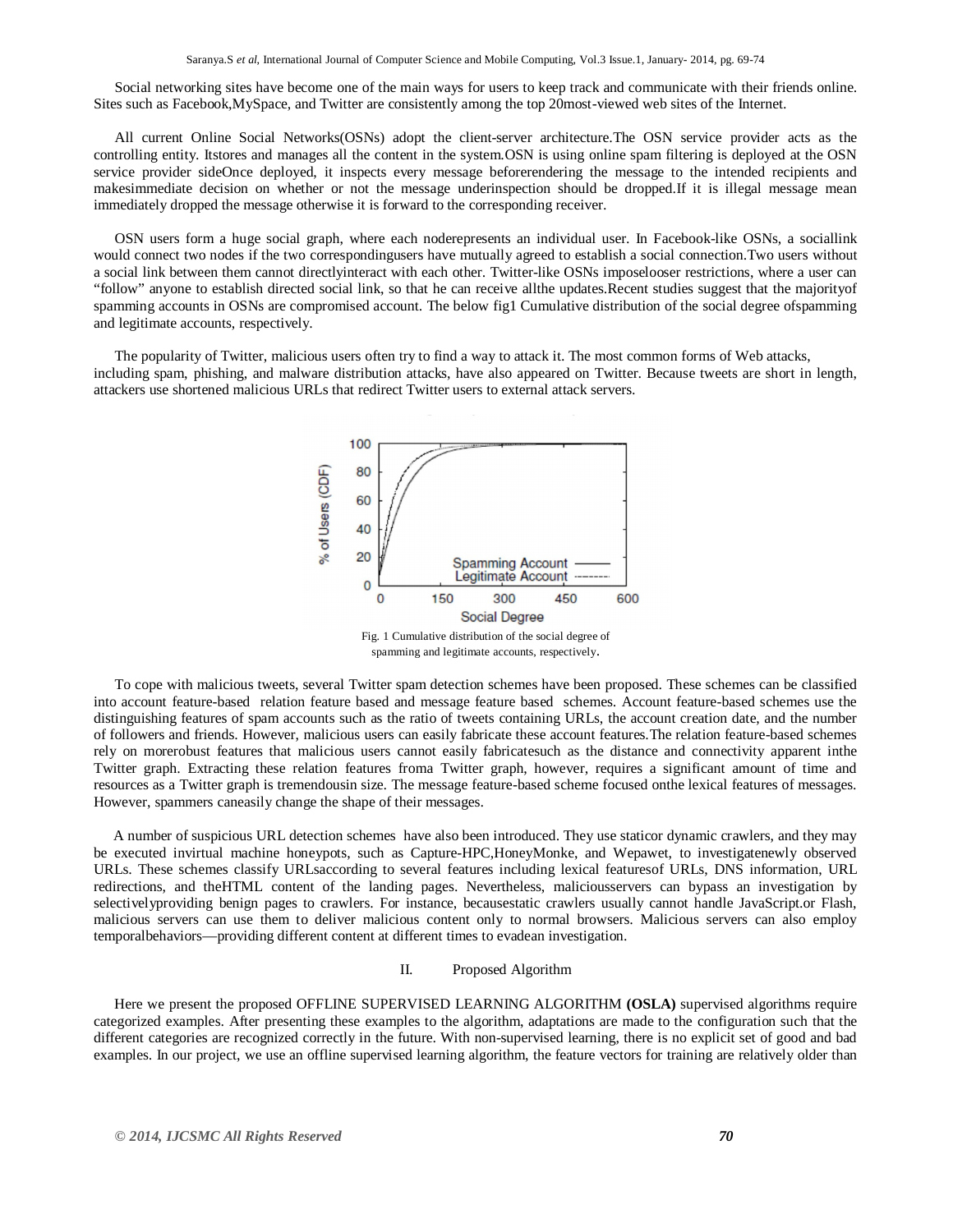feature vectors for classification. To label the training vectors, we use the Twitter account status; URLs from suspended accounts are considered malicious whereas URLs from active accounts are considered benign. we periodically update our classifier using labeled training vectors.

In this section discusses issues related to algorithm. Three steps used in our offline supervised learning algorithm

- Case-A: Frequent URL with similar domain names and from same IP address.
	- Case-B: Reoccurrences of redirect chains in URLs (entry points)
- 
- Case-C: Check whether same URL is Posted to other users(followers) from same IP.

# III. System Design

Fig 2 Our system consists of six components: data collection, feature extraction, training, classification, detecting suspicious URLs, and MailAlert.



Fig. 2 System Architecture.

# *A. Data collection*

It is important to notice that there is one important limitation imposed by the Twitter API. The number of requests could not exceed 350 per hour, which limits considerably the possibility to retrieve a large amount of samples, so we had to use several accounts to gather them. Our Java-based collecting method obtained, from the selected profiles, the users' ID and the timeline tweets, until having at least 100 genuine tweets. A genuine tweet is the tweet that is generated by the user itself (i.e., written by itself) and is not one re-tweet of another user's tweet. The data collection component has two subcomponents: the collection of tweets with URLs and crawling for URL redirections. To collect tweets with URLs and their context information from the Twitter public timeline, this component uses Twitter Streaming APIs . Whenever this component obtains a tweet with a URL, it executes a crawling thread that follows all redirections of the URL and looks up the corresponding IP addresses. The crawling thread appends these retrieved URL and IP chains to the tweet information and pushes it into a tweet queue. As we have seen, our crawler cannot reach malicious landing URLs when they use conditional redirections to evade crawlers. However, because our detection system does not rely on the features of landing URLs, it works independently of such crawler evasions.

# *B. Feature Extraction*

Our dataset contains the following features extracted from each of the profiles the tweets, time of publication, language, geoposition and Twitter client. The first feature, the tweet, is the text published by the user, which gives us the possibility of determine a writing style, very characteristic of each individual. The time of publication helps determining themoments of the day in which the users interact in the social network. The language and geoposition also help filtering and determining the authorship because users have certain behaviors which can be extrapolated analyzing these features. Finally, despite being possible that users have several devices from where they tweet (e.g., PC, Smartphone or tablet), they usually choose to do it using their favorite Twitter client, which gives us another filtering mechanism.

The feature extraction component has three subcomponents: grouping of identical domains,finding entry point URLs, and extracting feature vectors.This component monitors the tweet queue to determinewhether a sufficient number of tweets have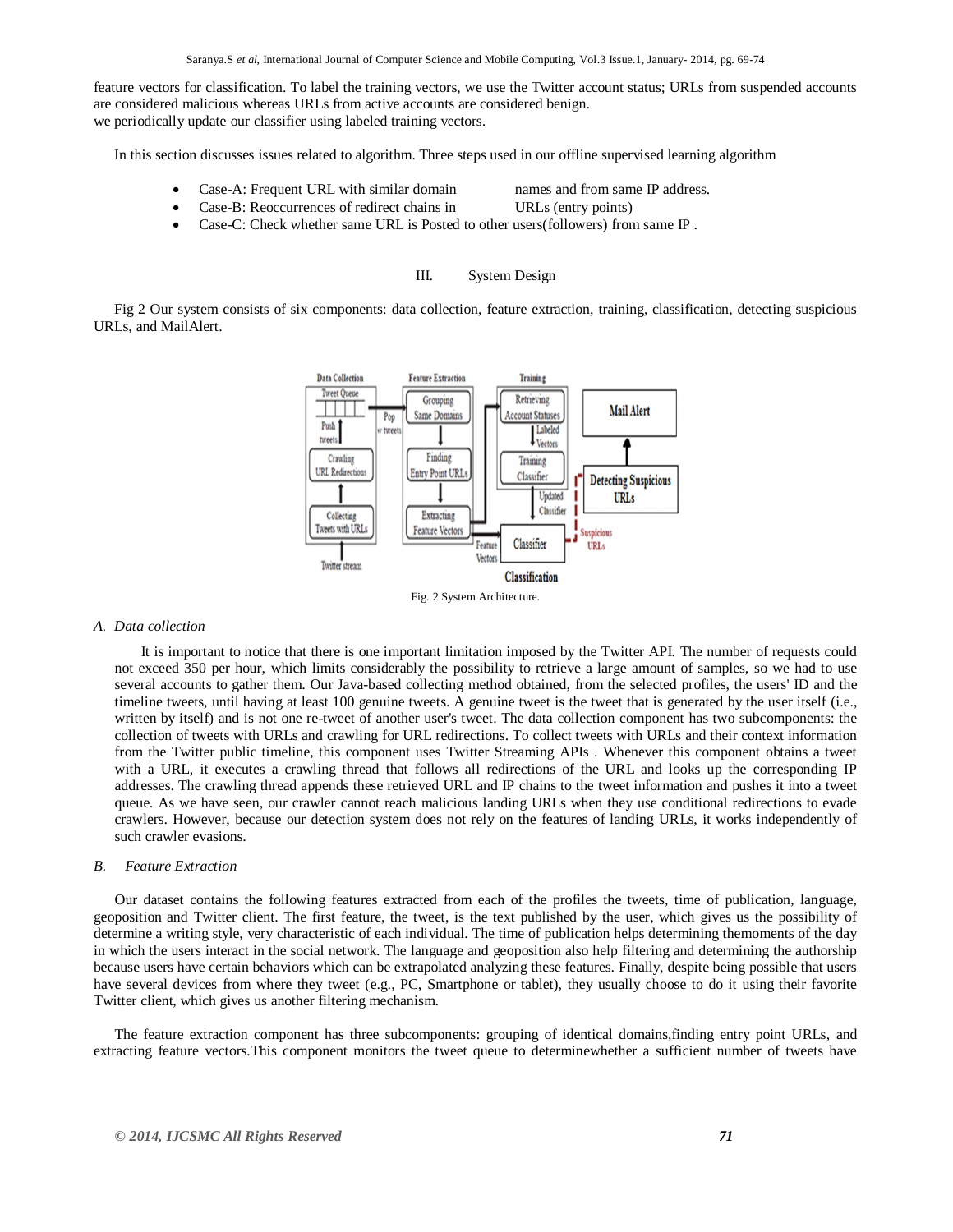beencollected. Specifically, our system uses a tweet windowinstead of individual tweets. When more than w tweetsare collected (w is 10,000 in the current implementation),it pops w tweets from the tweet queue. First, for allURLs in the w tweets, this component checks whetherthey share the same IP addresses. If several URLs share.at least one IP address, it replaces their domain nameswith a list of domains with which they are grouped. For instance, when http://123.com/hello.html and http://xyz.com/hi.html share the same IP address, this replaces these URLs with http://['123.com','xyz.com']/hello.html and http://['123.com','xyz.com']/hi.html. This grouping process enables the detection of suspicious URLs that use several domain names to bypass the blacklisting, in which each URL appears in these tweets. It thendiscovers the most frequent URL in each URL redirectchain in the *w* tweets. The discovered URLs thus becomethe entry points for their redirect chains. If two or moreURLs share the highest frequency in a URL chain, thiscomponent selects the URL nearest to the beginning ofthe chain as the entry point URL. Finally, for each entry point URL, the component findsURL redirect chains that contain the entry point URL, and extracts various features from these URL redirectchains along with the related tweet information. These feature values are then turned into real-valuedfeature vectors.

When we group domain names or find entry pointURLs, we ignore whitelisted domains to reduce falsepositiverates. Whitelisted domains are not grouped withother domains and are not selected as entry point URLs.

#### *C. Training*

The training component has two subcomponents:retrieval of account statuses and training of theclassifier. Because we use an offline supervised learningalgorithm, the feature vectors for training are relativelyolder than feature vectors for classification. To labelthe training vectors, we use the Twitter account status;URLs from suspended accounts are considered maliciouswhereas URLs from active accounts are considered benign.We periodically update our classifier using labeledtraining vectors.

#### *D. Classification*

The classification component executes ourclassifier using input feature vectors to classify suspiciousURLs. When the classifier returns a number ofmalicious feature vectors, this component flags the corresponding URLs and their tweet information as suspicious.These URLs, detected as suspicious, will be deliveredto security experts or more sophisticated dynamicanalysis environments for an in-depth investigation.

# *E. Detecting Suspicious URL*

In this module, we proposed a new suspicious URL detection system for Twitter, called WARNINGBIRD. Unlike the conventional systems, WARNINGBIRD is robust when protecting against conditional redirection, because it does not rely on the features of malicious landingpages that may not be reachable. Instead, it focuses on the correlations of multiple redirect chains that share the same redirection servers. We introduced new features on the basis of these correlations, implemented a near realtime classification system using these features, and evaluated the system's accuracy and performance.

## *F. MailAlert*

In this module, we enhance our system by providing mail alert system. Though the suspicious URLs are detected in an efficient way, it is unknown to the twitter users. Thus a MailAlert system is generated for providing an alert before the usage of the malicious URLs.

## IV. Implementation

Our goal is to develop a suspicious URL detection system for Twitter that is robust enough to protect against conditional redirections. Consider a simple example of conditional redirections, in which an attacker creates a long URL redirect chain using a public URL shortening service, such asbit.lyandt.co, as well as the attacker's own private redirection servers used to redirect visitors to a malicious landing page. The attacker then uploads a tweet including the initial URL of the redirect chain to Twitter. Later, when a user or a crawler visits the initial URL, he or she will be redirected to an entry point of the intermediate URLs that are associated with private redirection servers. Some of these redirection servers check whether the current visitor is a normal browser or a crawler. If the current visitor seems to be a normal browser, the servers redirect the visitor to a malicious landing page. If not, they will redirect the visitor to a benign landing page. Therefore, the attacker can selectively attack normal users while deceiving investigators. (Fig 3) shows the implementation framework of our proposed system. Thus shows how the benign URL and the malicious URL are classified which leads to the detection of attacker and block the malicious URL and prevents system disaster.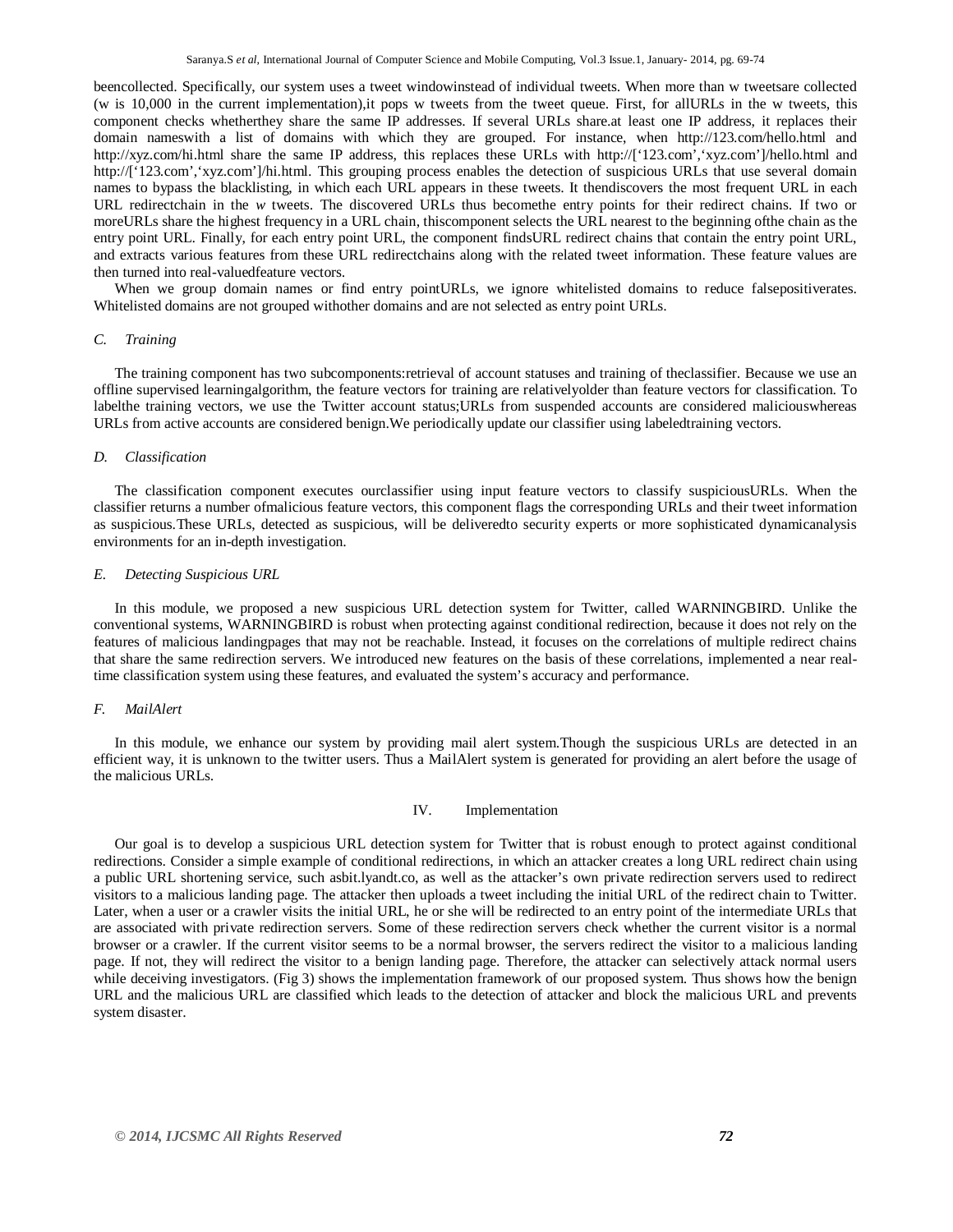

Efficiencies, we measured the time difference betweenWARNINGBIRD's detection and Twitter's suspensionof the accounts.Among the sampled accounts, 5; 380 accountswere suspended within a day; 37:3% of them wassuspended within a minute, another 42:5% of them wassuspended within 200 minutes, and the remaining 20:7%of them was suspended within a day.

VI. Result Set

Previous suspicious URL detection systems are weak atprotecting against conditional redirection servers that distinguish investigators from normal browsers and redirectthem to benign pages to cloak malicious landing pages its disadvantage is time consuming and less detection accuracy (fig 4) our proposed system less time and high detection accuracy.



## VII. Conclusion

We proposed a new a new suspicious URL detection system for Twitter, called WARNINGBIRD. Unlike the conventional systems,WARNINGBIRD is robust when protecting against conditionalredirection, because it does not rely on the featuresof malicious landing pages that may not be reachable.Instead, it focuses on the correlations of multiple redirectchains that share the same redirection servers. We introducednew features on the basis of these correlationsimplemented a near real-time classification system using these features, and evaluated the system's accuracy and performance. The evaluation results show that oursystem is highly accurate and can be deployed system to classify large samples of tweets fromthe Twitter public timeline. Using offline supervised learning algorithm to detect the suspicious URLs in Twitter stream then immediately block that URLs and also provide alert to user through Mail. We present Malicious URLs blocker system provide high accuracy.

Our main future objective is to extend these ideas to address to address dynamic and multiple redirections.We will also implement a distributed version ofWARNINGBIRD to process all tweets from the Twitterpublic timeline.

# **REFERENCES**

[1] S. LEE AND J. KIM, "WARNINGBIRD: DETECTING SUSPICIOUS URLS INTWITTER STREAM," IN *PROC. NDSS*, 2012.

[2]H. Kwak, C. Lee, H. Park, and S. Moon, "What is Twitter, a socialnetwork or a news media?" in *Proc. WWW*, 2010.